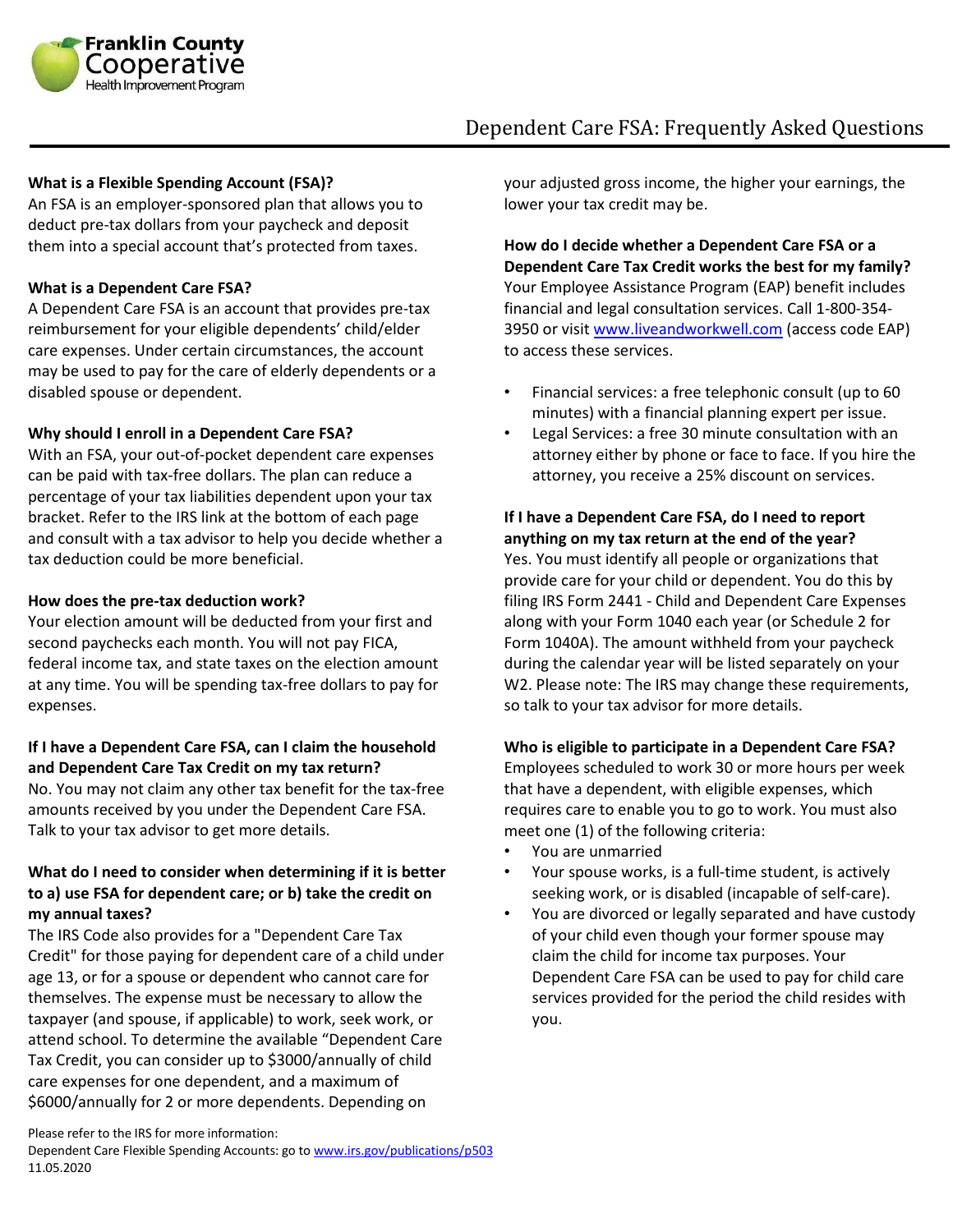

# Dependent Care FSA: Frequently Asked Questions

#### **How do I enroll in a Dependent Care FSA?**

You may enroll in the Dependent Care Flexible Spending Account each year during Open Enrollment. Certain Qualifying Life Events also provide the opportunity to make changes to your plan. Your change must be consistent with the Qualifying Life Event. To enroll or make changes to your plan login to the benefit enrollment site at [https://fccbenefits.com.](https://fccbenefits.com/) The Company Key is fcc (all lowercase).

### **What are examples of Qualifying Life Events that allow me to make changes to my election amount?**

- A change in legal marital status
- A change in the number of your dependents
- A change in employment status of you, your spouse, or dependent
- An event causing your dependent to satisfy or cease to satisfy an eligibility requirement for benefits
- A major increase or decrease in the amount you pay an independent, third-party provider which significantly increases or decreases the cost of care.
- A change in dependent care providers.

### **How do I decide how much money to put into the Dependent Care FSA?**

IRS regulations limit the annual contribution to \$5,000 per household per calendar year. This applies if you are married and filing a joint return, or if you are single and the custodial parent of the child filing head of household. Or \$2,500 if you are married filing separately. The deduction will be split between the first and second pays of the month.

#### **When can I start using my Dependent Care FSA funds?**

You will only have access to the funds that have already been deducted from your paycheck.

#### **How quickly are my pre-tax dollars available after the payroll deduction?**

Once the employer's payroll file is loaded into the system, the dollars will be available for reimbursement the same day.

#### **What dependent care expenses are eligible for reimbursement?**

Eligible dependent care expenses may include services provided either inside or outside your home by anyone other than your spouse or a person you list as a dependent for income tax purposes or one of your children under the age of 19. Services may be provided at a child or adult care center, nursery, pre-school, before or after-school, or summer day camp.

#### **When is an expense considered incurred?**

This is when the service is actually provided, not when you are billed or pay for services.

# **What dependent care expenses are not eligible for reimbursement?**

The following are expenses not eligible for reimbursement: care for a child age 13 or older, overnight camp, babysitting that is not work-related, music/dance/swim lessons, tuition for kindergarten and higher grades, and long-term care services. Services that are paid to an eligible dependent for babysitting services are also not eligible. All submitted expenses are reviewed for eligibility through our vendor according to applicable Internal Revenue Code Sections.

# **I pay my neighbor to watch my 13-year-old after school. Is this an eligible expense?**

No. To be an eligible expense, the care must be provided to a qualifying individual. A child age 13 or older isn't a qualifying individual.

## **My 16-year-old daughter cares for my 8-year-old son after school. If I pay my daughter, can I be reimbursed for the expense?**

No. You may not be reimbursed for paying an older sibling that you (or your spouse) can claim a personal tax exemption as a dependent. Nor can you be reimbursed for payments made to your child who is younger than age 19 at the end of the plan year.